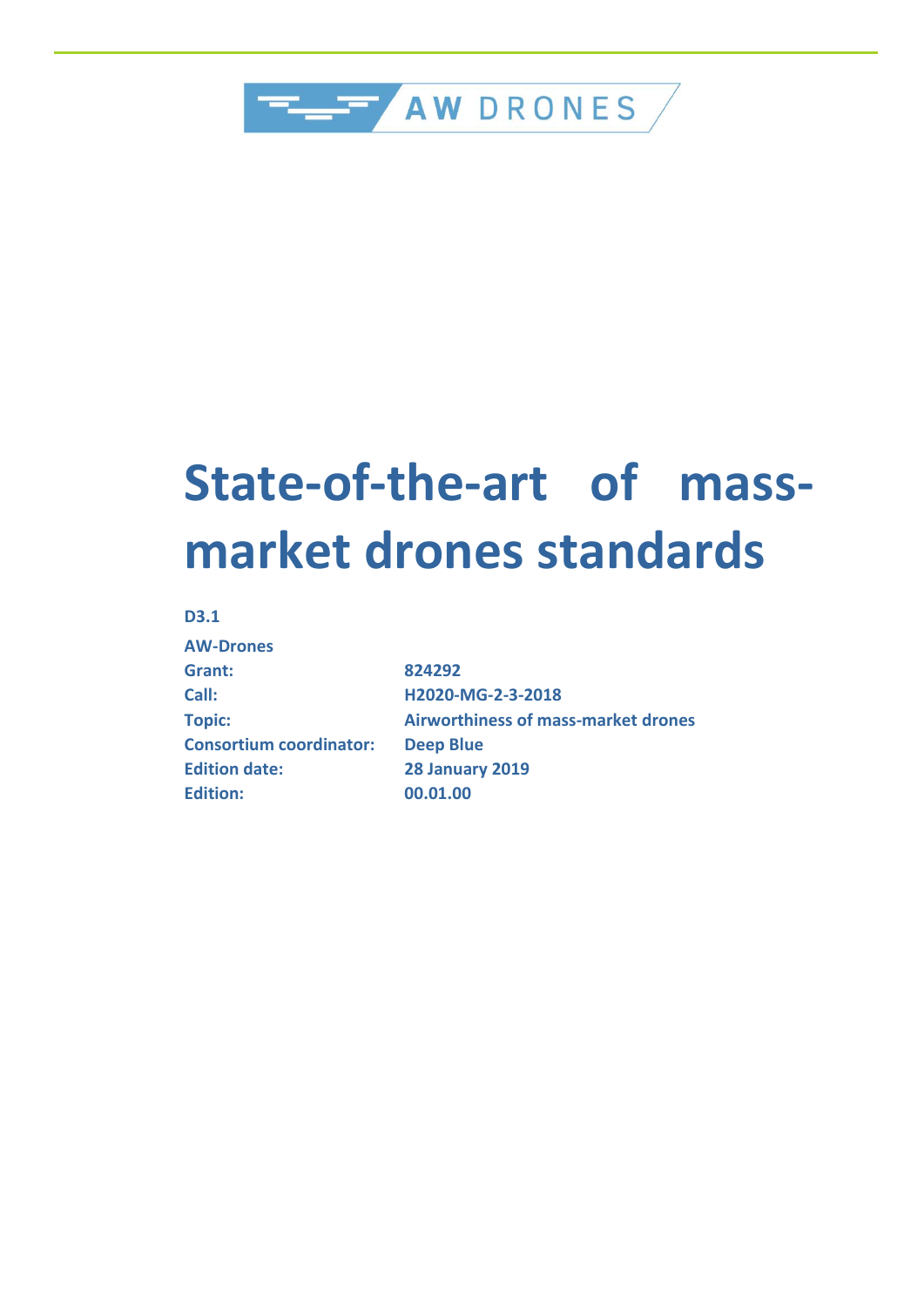

#### **Authoring & Approval**

| <b>Authors of the document</b>           |                         |            |  |  |  |
|------------------------------------------|-------------------------|------------|--|--|--|
| Name/Beneficiary                         | Position/Title          | Date       |  |  |  |
| Sebastian Cain/DLR                       | Project member, WP Lead | 31/06/2019 |  |  |  |
| <b>Reviewers internal to the project</b> |                         |            |  |  |  |
| Name/Beneficiary                         | Position/Title          | Date       |  |  |  |
| Damiano Taurino/DBL                      | Project coordinator     | 27/06/2019 |  |  |  |
| Marco Ducci/DBL                          | Project member          | 27/06/2019 |  |  |  |
| Noam Hellman/IAI                         | Project member          | 04/07/2019 |  |  |  |
| Joost Ellerbroek/TUDelft                 | Project member          | 05/07/2019 |  |  |  |
| Ronald Liebsch/DJI                       | Project member          | 05/07/2019 |  |  |  |

#### **Rejected By - Representatives of beneficiaries involved in the project**

| Name/Beneficiary | Position/Title | Date |
|------------------|----------------|------|
|                  |                |      |

| <b>Document History</b> |            |               |                |                                                        |
|-------------------------|------------|---------------|----------------|--------------------------------------------------------|
| Edition                 | Date       | <b>Status</b> | Author         | Justification                                          |
| 00.00.01                | 17/06/2019 | Draft         | Sebastian Cain | Initial draft                                          |
| 00.00.02                | 01/07/2019 | Draft         | Sebastian Cain | Second draft based on DBL comments                     |
| 00.01.00                | 11/07/2019 | Final         | Sebastian Cain | Updated version based on consortium<br>review comments |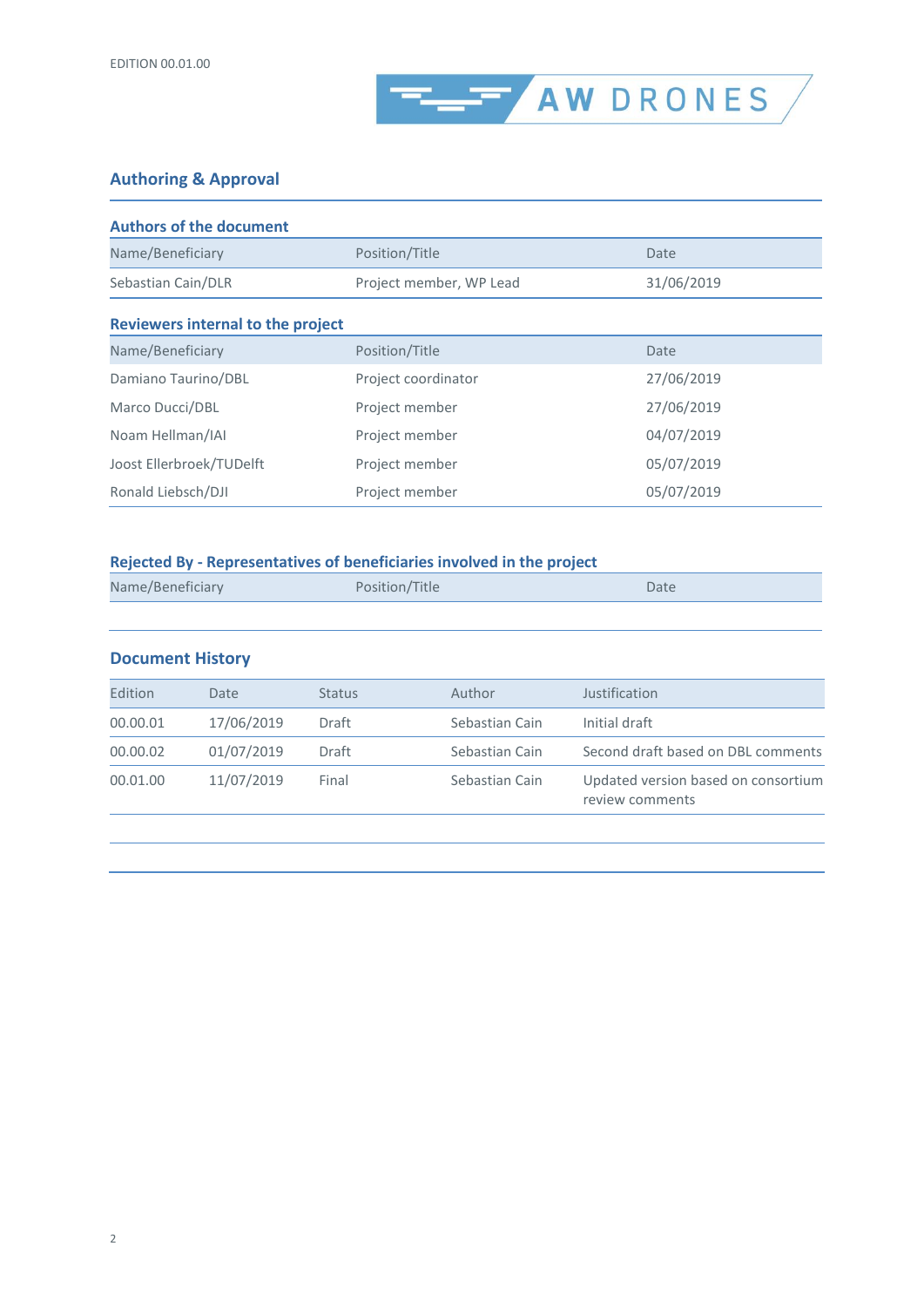D3.1 STATE-OF-THE-ART OF MASS-MARKET DRONES STANDARDS This deliverable is part of a project that has received funding from the European Union's Horizon 2020 Research and Innovation programme under grant agreement no. 824292

# **AW-Drones**

#### <span id="page-2-0"></span>**Abstract**

This document summarizes the data collection and structuring work that was performed as a part of work package 3 of the AW-Drones project. The purpose for the data collection effort and the overall approach is presented. Furthermore, the structure of the data collection document and its content relating to drone standards is explained. It will give an overview of what kind of data is being collected, how the data is categorized and how it is mapped to the ongoing regulatory process for UAS. This document concludes with an outlook to the further work of the project on the state of the art of standards documents.

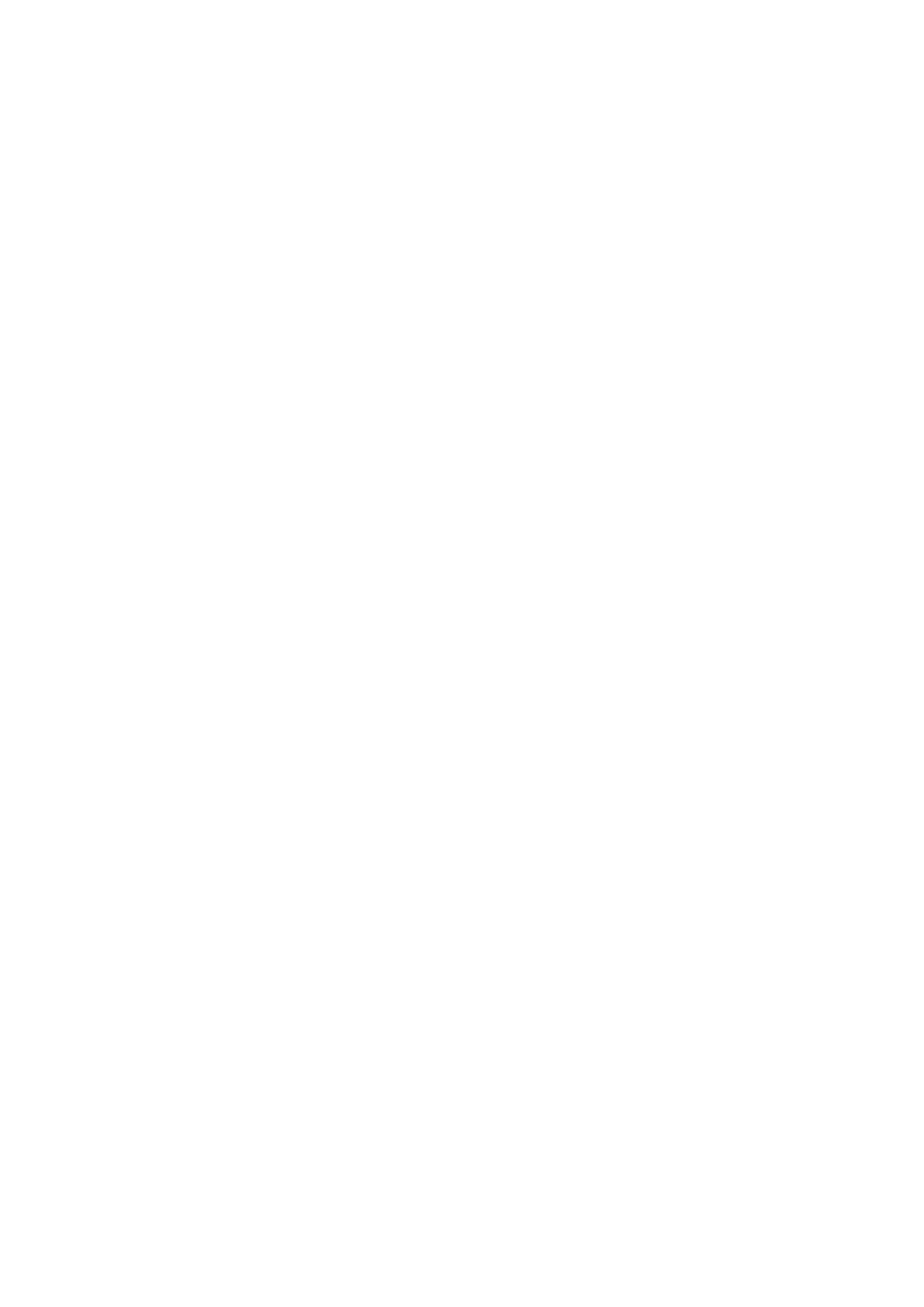

#### **Table of Contents**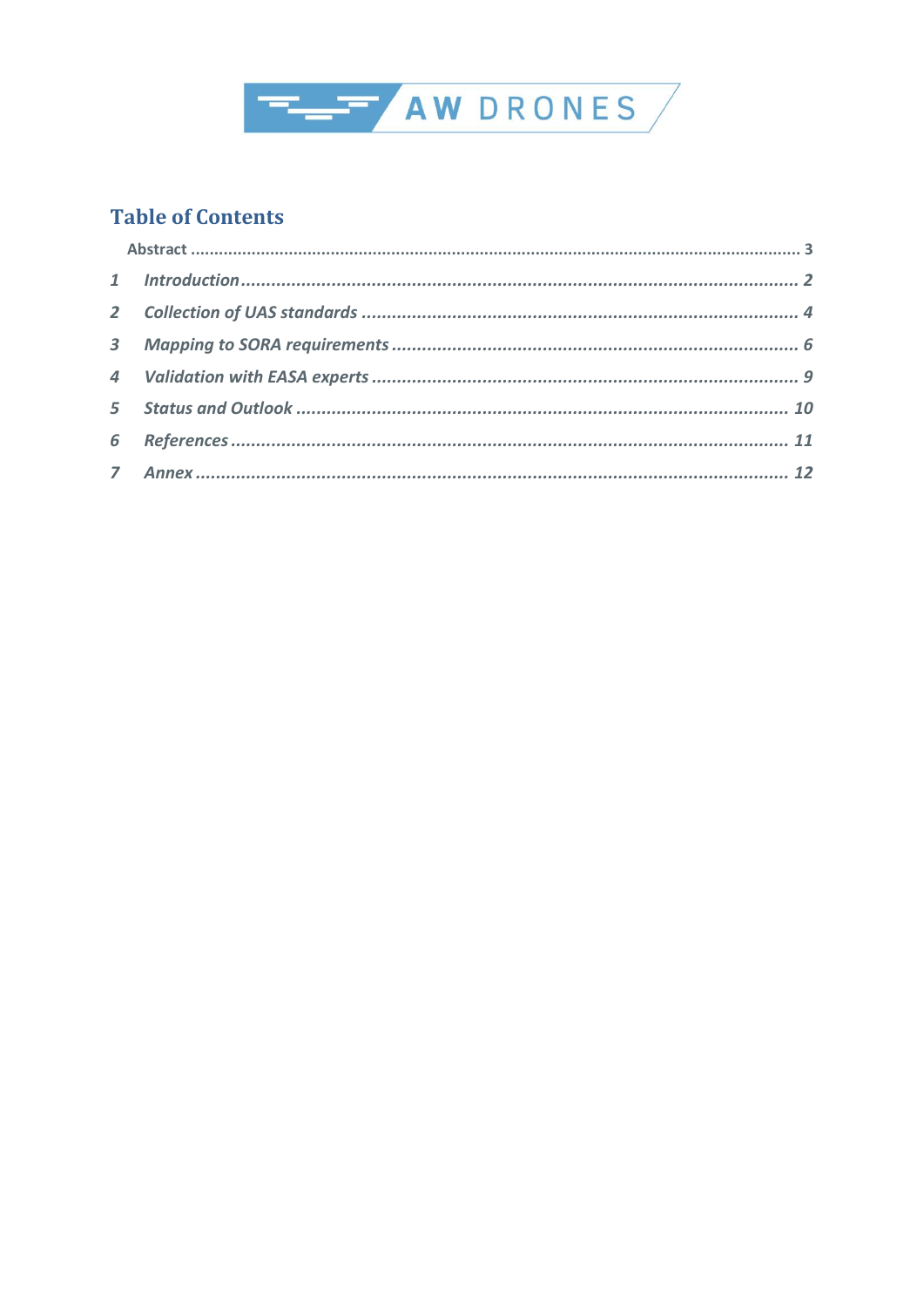

## <span id="page-5-0"></span>**1 Introduction**

The lack of clear standards is holding back the development of drone-related business, both at a global level and in Europe. Several studies and surveys identify a reliable regulatory and standardization framework as one of the main potential boosters for the drone business. Therefore, to foster the growth of a safe drone usage, there is a need to implement coherent and interoperable global standards and regulations for drones in the EU. The European Union's Horizon 2020 Research and Innovation Program funded AW-Drones to tackle these issues and guide future EU drone regulation.

AW-Drones contributes to harmonize the EU drone regulation and standards, supporting the rulemaking process for the definition of rules, technical standards and procedures for civilian drones to enable safe, environmentally sound and reliable operations in the European Union. In order to achieve this, one of the sub-goals of the project, is to propose and validating a well-reasoned set of technical standards for operations, appropriate for all relevant categories of drones.

A work plan has been formulated to collect and assess existing and planned standards. The effort is split into three work packages (WP):

- WP2 Development of a methodology for categorization and assessment
- WP3 Collection and categorization of standards that might be applicable for UAS
- WP4 Assessment of these standards to evaluate their feasibility to support this process in order to derive a set of standards that are validated and found applicable

This deliverable will give an overview about the second aforementioned point (WP3). It refers directly to a document called 'Collection of UAS standards' which contains the actual data and will be explained in the next section.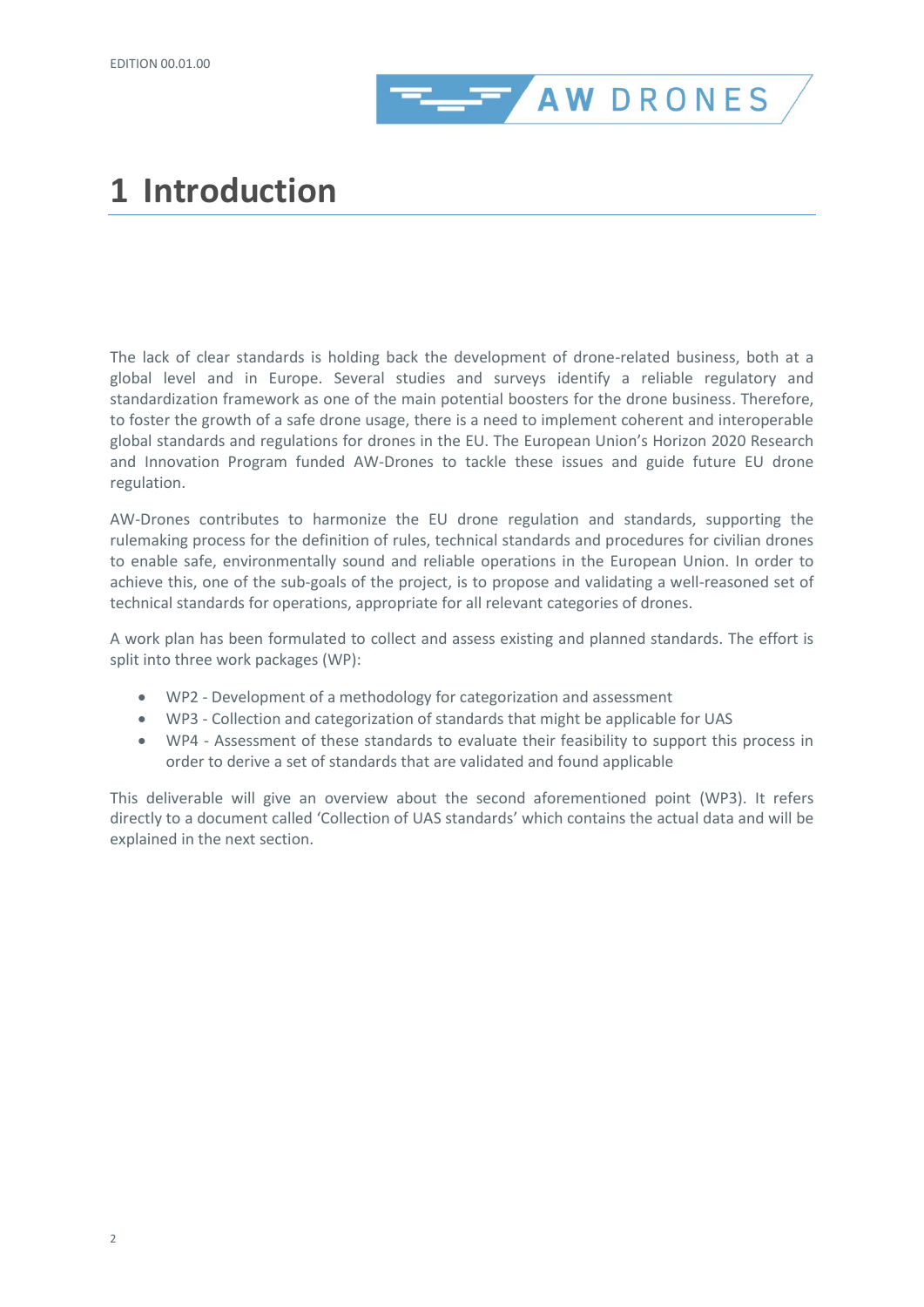

**AW DRONES** 

**Figure 1: data collection input and involved partners**

The figure above gives an overview about how the data collection work is linked to other parts of the project. The work package is led by DLR with strong contributions by all partners. They provided:

- Expertise and background knowledge on collecting UAS related standards
- Support on the categorization and assessment of the standards

During the project kick-off meeting it was discussed and decided that the focal point of the project should be to support the ongoing process in EU and EASA as best as possible [\[1\].](#page-14-1) It was agreed that the data collection should have a high bandwidth and especially cover specific category drones as this class of drones is applicable to many use-cases. The regulatory process is ongoing and there should be numerous standards which might be applicable to act as an Acceptable Means of Compliance (AMC) in the later process.

As the JARUS Specific Operations Risk Assessment (SORA) process is now adapted into a regulatory framework with ED2019/947 [\[2\]](#page-14-2) it was decided [\[1\]](#page-14-1) that the categorization shall be made in accordance with the SORA process with focus on the Specific category up to SAIL 4. More specifically, the standards shall be linked to the OSOs and ground/air risk mitigations that are proposed by SORA. This will be a first step for the assessment of a standard as a possible AMC to this OSO/mitigation and the input to WP 4. Furthermore from the number and general data of the standards a first impression of gaps will be visible.

The starting point for the collection of data shall be the EUSCG Rolling Development Plan [\[6\]](#page-14-3) as stated in the Grant Agreement [\[4\]](#page-14-4) and in the KOM [\[1\].](#page-14-1) It provides an overview of a large number of UAS standards related to UAS. However this source will be complemented with other data, e.g. ANSI roadmap and own literature studies. There is special importance placed on the collection of UAS related standards from ANSI [\[7\]](#page-14-5) and ASTM [\[8\],](#page-14-6) as they cover a huge amount of documents and are obviously very much complete about the standards by these Standards Design Organizations (SDOs).

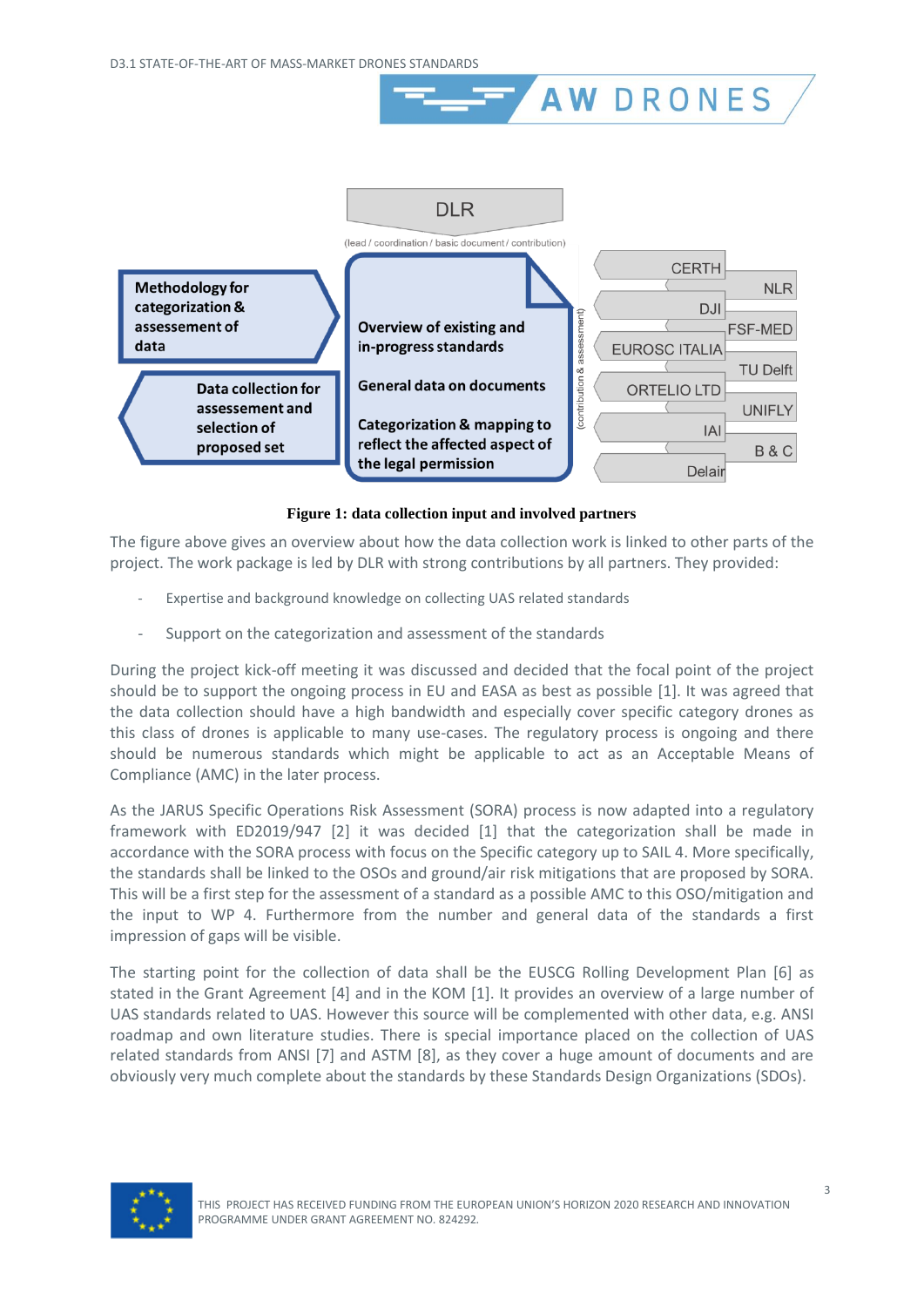

# <span id="page-7-0"></span>**2 Collection of UAS standards**

The format of the data collection of UAS standards is an Excel file that contains the standards line wise. The format was chosen as it provides the most flexibility between functionality (e.g. filtering) and a format that can be edited by all partners.

The header of the file contains several sections that are presented in the schematic below. It contains four sections.

| Data collection of drone (-related) standards |                                                                                                    |                                |                                  |                                           |                                            |                       |                                                                                      |
|-----------------------------------------------|----------------------------------------------------------------------------------------------------|--------------------------------|----------------------------------|-------------------------------------------|--------------------------------------------|-----------------------|--------------------------------------------------------------------------------------|
|                                               | <b>General Data</b>                                                                                | <b>Drone</b>                   |                                  | <b>Categorization</b>                     |                                            |                       | <b>Editing</b>                                                                       |
| <b>Domain</b><br>Topic   Subtopic             | <b>Document Data</b><br>Type $ N^{\circ} $ Title $ $<br><b>Organization   Status   Description</b> | Category<br>Open   Spec   Cert | <b>Affected OSOs</b><br>#01  #24 | <b>Affected GRM</b><br>M1 [12]   M2   ERP | <b>Affected ARM</b><br><b>Strat   Tact</b> | <b>SORA</b><br>STEP#9 | <b>Comments/Rationale  </b><br><b>Accessability I</b><br><b>Responsible/Assessed</b> |

#### **Figure 2: Header of Data Collection Document**

The first section 'General Data' (green) contains general data on the document, such as document reference number, responsible SDO and title. Also a short description is included here, if there is any abstract or similar accessible. Also a categorization into domains and subtopics is made. This is helpful to 'scan' the document for standards in a specific topic, which might be a common use-case for the document. The categorization structure is an input from WP 2 and part of the methodology (as described in D2.1 [\[9\]\)](#page-14-7). It is also included on the second work sheet of the data collection document and in the Annex of this document. The topics that are relevant for UAS regulation are split into domains and subtopics. Each of the standards is assigned to one domain and one subtopic within this domain. If the standard spans across several subtopics it is placed in a General subtopic (if possible) or classified into the most relevant subtopic.

The second section 'Drone Category' (blue) is divided into the drone categories open, specific, certified as accepted by EASA with 2019/945 [\[3\]](#page-14-8) and 2019/947 [\[2\].](#page-14-2) For each category one column is included that is marked with an 'X' if the standard is applicable in general to the category of operation. The initial assumption was that each standard added to the document is applicable to all types of drone categories. During review and assessment of the standard the crosses are removed if a standard is found not applicable to certain types of operation.

The third section 'Categorization' (yellow) is handled in a similar way. It contains all the OSOs and mitigations that are identified from the SORA process [\[10\].](#page-14-9) The details about this section are given in the next chapter.

The last section 'Editing' (red) contains information which is necessary to do the mapping to the SORA step. The work is distributed among the partners. The partner in charge is recognized as 'responsible' and within the column 'assessed' it is indicated, if the mapping was already performed. Each standard can be complemented with a comment or a short rationale for the mapping.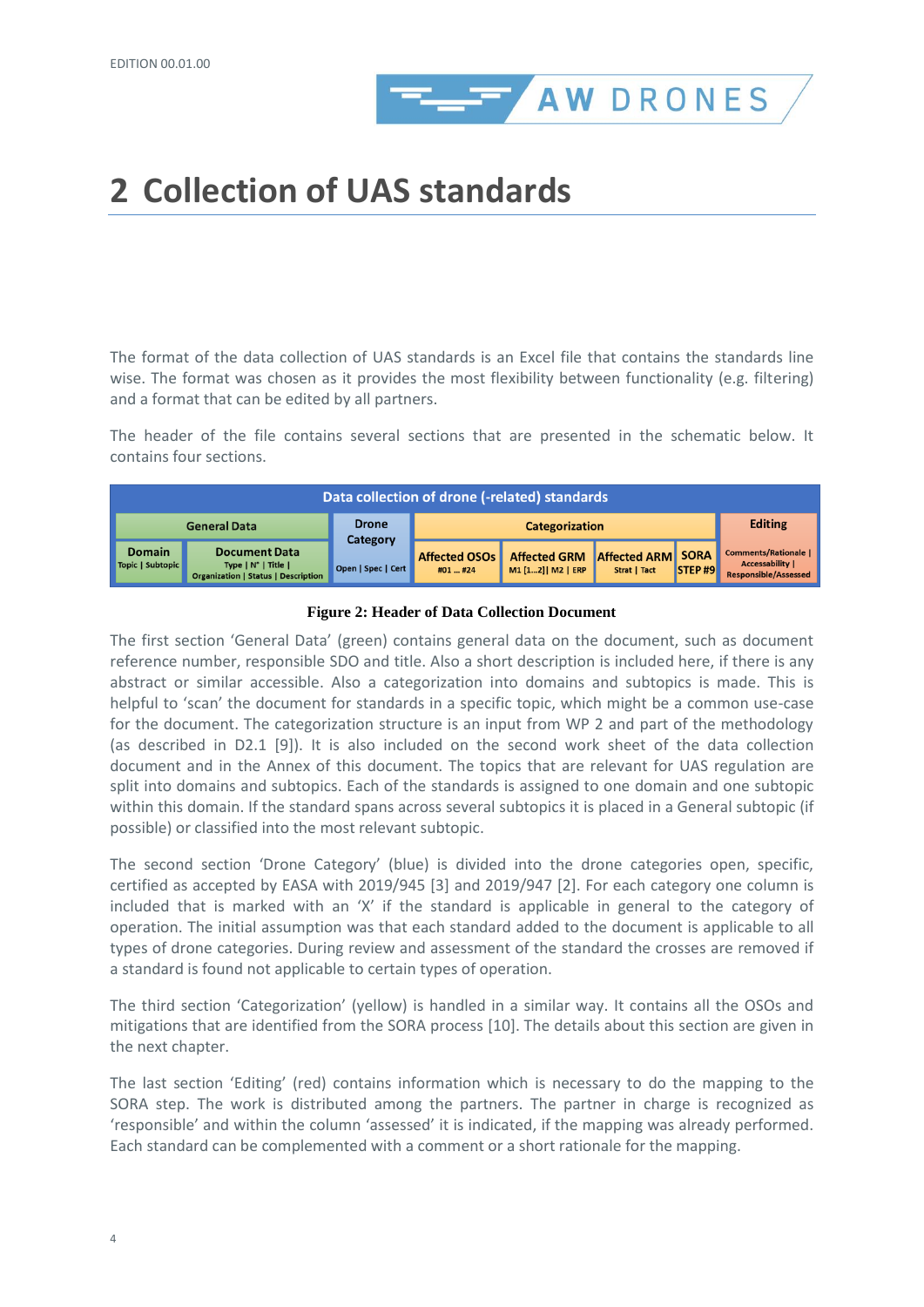

As described before, the basis for data collection is the EUSCG Rolling Development Plan. A first structure of the overview was also derived from this collection. However, the Domains were changed in a later process to the ones derived by WP2.1 Methodology. The additional data sources are explained above.

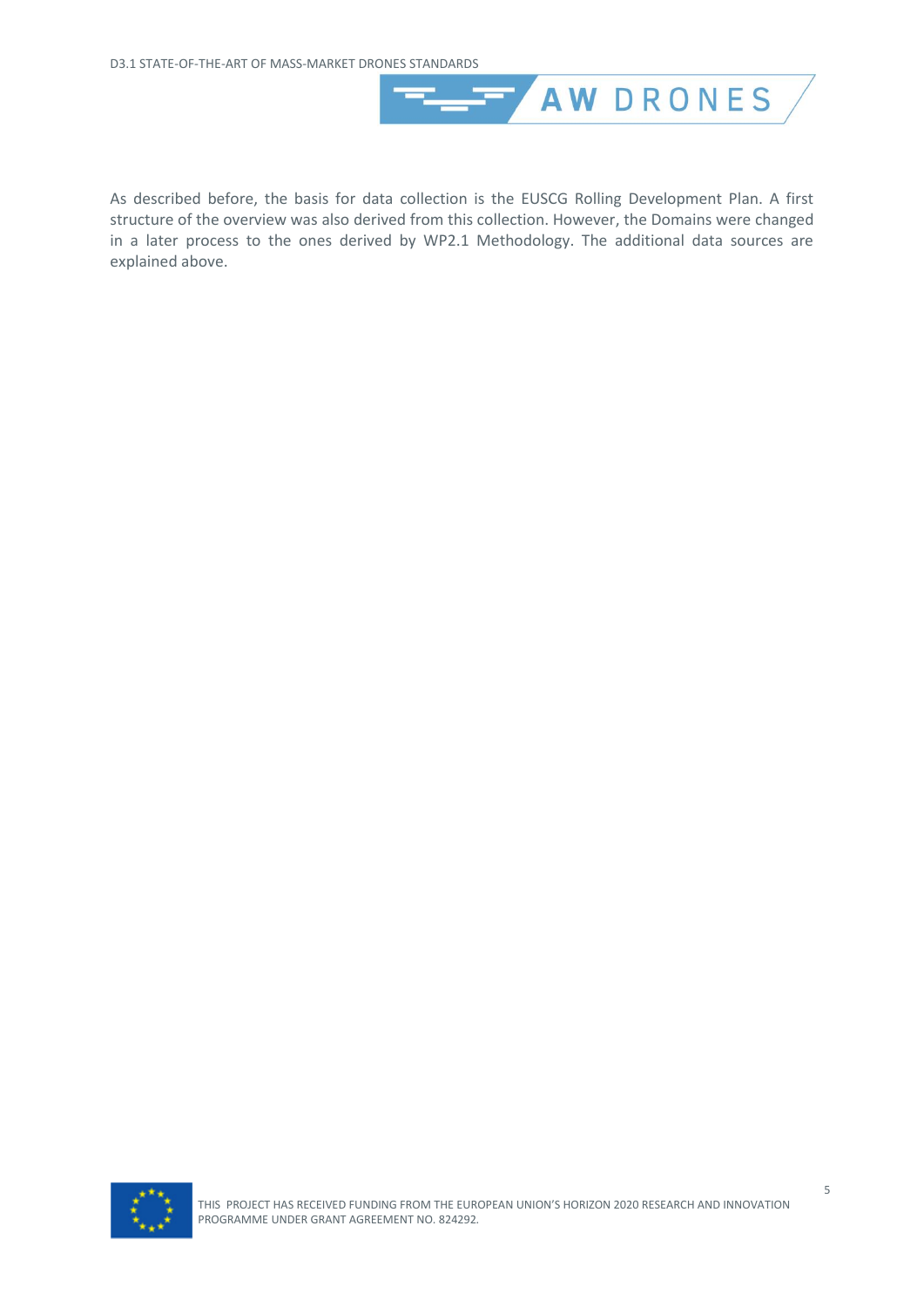

## <span id="page-9-0"></span>**3 Mapping to SORA requirements**

As mentioned in the previous chapter the third section of the header represents the Operational Safety Objectives and Mitigations for Ground and Air Risk that are addressed from the current version 2.0 of SORA.

The OSOs included in the header are shown i[n Table 1.](#page-9-1)

| <b>Technical OSOs</b>   | #01        | Ensure the operator is competent and/or proven                   |  |  |  |
|-------------------------|------------|------------------------------------------------------------------|--|--|--|
|                         | #02        | UAS manufactured by competent and/or proven entity               |  |  |  |
|                         | #03        | UAS maintained by competent and/or proven entity                 |  |  |  |
|                         | #04        | UAS developed to authority recognized design standards           |  |  |  |
|                         | #05        | UAS is designed considering system safety and reliability        |  |  |  |
|                         | #06        | C3 link characteristics (e.g. performance, spectrum use) are     |  |  |  |
|                         |            | appropriate for the operation                                    |  |  |  |
|                         | #07        | Inspection of the UAS (product inspection) to ensure consistency |  |  |  |
|                         |            | to the ConOps                                                    |  |  |  |
| <b>Operational</b>      | #08        | Operational procedures are defined, validated and adhered to (to |  |  |  |
|                         |            | address technical issues with the UAS)                           |  |  |  |
|                         | #11        | Procedures are in-place to handle the deterioration of external  |  |  |  |
|                         |            | systems supporting UAS operation                                 |  |  |  |
|                         | #14        | Operational procedures are defined, validated and adhered to (to |  |  |  |
|                         |            | address human errors)                                            |  |  |  |
|                         | #21        | Operational procedures are defined, validated and adhered to (to |  |  |  |
|                         |            | address Adverse Operating Conditions)                            |  |  |  |
| Remote<br>crew          | #09        | Remote crew trained and current and able to control the abnormal |  |  |  |
| training                |            | and emergency situations (i.e. Technical issue with the UAS)     |  |  |  |
|                         | #15        | Remote crew trained and current and able to control the abnormal |  |  |  |
|                         |            | and emergency situations (i.e. Human Error)                      |  |  |  |
|                         | #22        | The remote crew is trained to identify critical environmental    |  |  |  |
|                         |            |                                                                  |  |  |  |
|                         |            | conditions and to avoid them                                     |  |  |  |
| Safe design             | #10        | Safe recovery from technical issue                               |  |  |  |
|                         | #12        | The UAS is designed to manage the deterioration of external      |  |  |  |
|                         |            | systems supporting UAS operation                                 |  |  |  |
| <b>Deterioration of</b> | #13        | External services supporting UAS operations are adequate to the  |  |  |  |
| external systems        |            | operation                                                        |  |  |  |
| supporting UAS          |            |                                                                  |  |  |  |
| operation               |            |                                                                  |  |  |  |
| <b>Human Error</b>      | #16<br>#17 | Multi crew coordination<br>Remote crew is fit to operate         |  |  |  |

<span id="page-9-1"></span>**Table 1: Operational Safety Objectives considered from JARUS SORA process**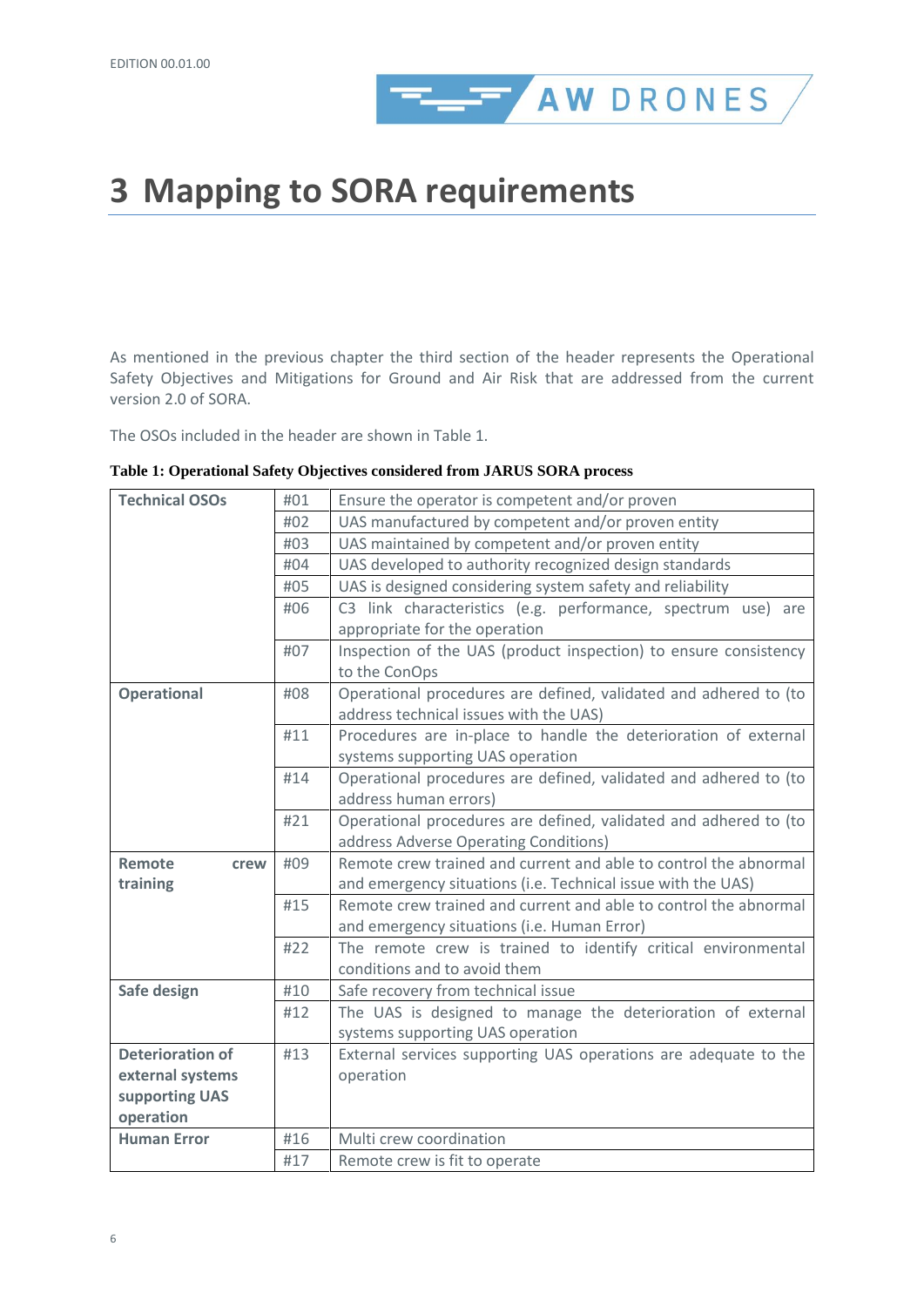|                                    | #18 | Automatic protection of the flight envelope from human errors    |  |  |
|------------------------------------|-----|------------------------------------------------------------------|--|--|
| #19                                |     | Safe recovery from Human Error                                   |  |  |
|                                    | #20 | A Human Factors evaluation has been performed and the Human-     |  |  |
|                                    |     | Machine Interface (HMI) found appropriate for the mission        |  |  |
| <b>Operating</b><br><b>Adverse</b> | #23 | Environmental conditions for safe operations defined, measurable |  |  |
| <b>Conditions</b>                  |     | and adhered to                                                   |  |  |
|                                    | #24 | UAS designed and qualified for adverse environmental conditions  |  |  |
|                                    |     | (e.g. adequate sensors, DO-160 qualification)                    |  |  |

AW DRONES

[Table 2](#page-10-0) provides an overview about the mitigations for ground and air risk extracted from the SORA process. An additional point which is included is step N°9 from the SORA methodology. The reason for this additional point is, that step 9 must be shown by AMCs and is not represented by any of the OSOs or mitigations.

<span id="page-10-0"></span>

| Table 2: Ground and Air Risk Mitigations considered from JARUS SORA process |  |
|-----------------------------------------------------------------------------|--|
|-----------------------------------------------------------------------------|--|

| <b>Ground</b>      | M1                | <b>Strategic M.</b>        | M1 S#1              | Definition of the ground risk buffer    |
|--------------------|-------------------|----------------------------|---------------------|-----------------------------------------|
| <b>Risk</b>        | (Generic)         |                            | M1 S#2              | Evaluation of people at risk            |
| <b>Mitigations</b> |                   | <b>Tethered</b>            | M1 T#1              | <b>Technical Design of tether</b>       |
|                    |                   | operation                  | M1 T#2              | Procedures for tether installation &    |
|                    |                   |                            |                     | control                                 |
|                    | M <sub>2</sub>    |                            | M2 #1               | Technical Design for ground impact      |
|                    |                   | (Effects of ground impact) | M2 #2               | Procedures for equipment installation   |
|                    |                   |                            | M2 #3               | Training for ground impact measures     |
|                    | <b>ERP</b>        |                            | M3 #1               | <b>Emergency Response Plan</b>          |
| <b>Collision</b>   | <b>Strategic</b>  | <b>Operational</b>         | Boundary            | Mitigations that bound the geographical |
| <b>Risk (Air</b>   | <b>Mitigation</b> | <b>Restrictions</b>        |                     | volume in which the UAS operates        |
| Risk)              |                   |                            | Chronology          | Mitigations that bound the operational  |
|                    |                   |                            |                     | time frame                              |
|                    |                   |                            | Time of             | Mitigations that bound the time of      |
|                    |                   |                            | Exposure            | exposure                                |
|                    |                   | <b>Common</b>              | Common              | Mitigations by setting a common set of  |
|                    |                   | <b>Structures</b>          | <b>Flight Rules</b> | rules which all airspace users must     |
|                    |                   | and Rules                  |                     | comply with                             |
|                    |                   |                            | Common              | Mitigations by controlling the airspace |
|                    |                   |                            | Airspace            | infrastructure through, physical        |
|                    |                   |                            | Structure           | characteristics, procedures, and        |
|                    |                   |                            |                     | techniques                              |
|                    | <b>Tactical</b>   | <b>VLOS</b>                | <b>VLOS</b>         | Tactical mitigation with the remaining  |
|                    | <b>Mitigation</b> |                            |                     | well clear and avoiding collisions      |
|                    |                   |                            |                     | requirements                            |
|                    |                   | <b>BVLOS</b>               | Detect              | Define Detection with adequate          |
|                    |                   |                            |                     | precision for the avoidance manoeuvre   |
|                    |                   |                            |                     | (ARC-a to ARC-d)                        |
|                    |                   |                            | Decide              | Define Decide with adequate precision   |
|                    |                   |                            |                     | for the avoidance manoeuvre (ARC-a to   |

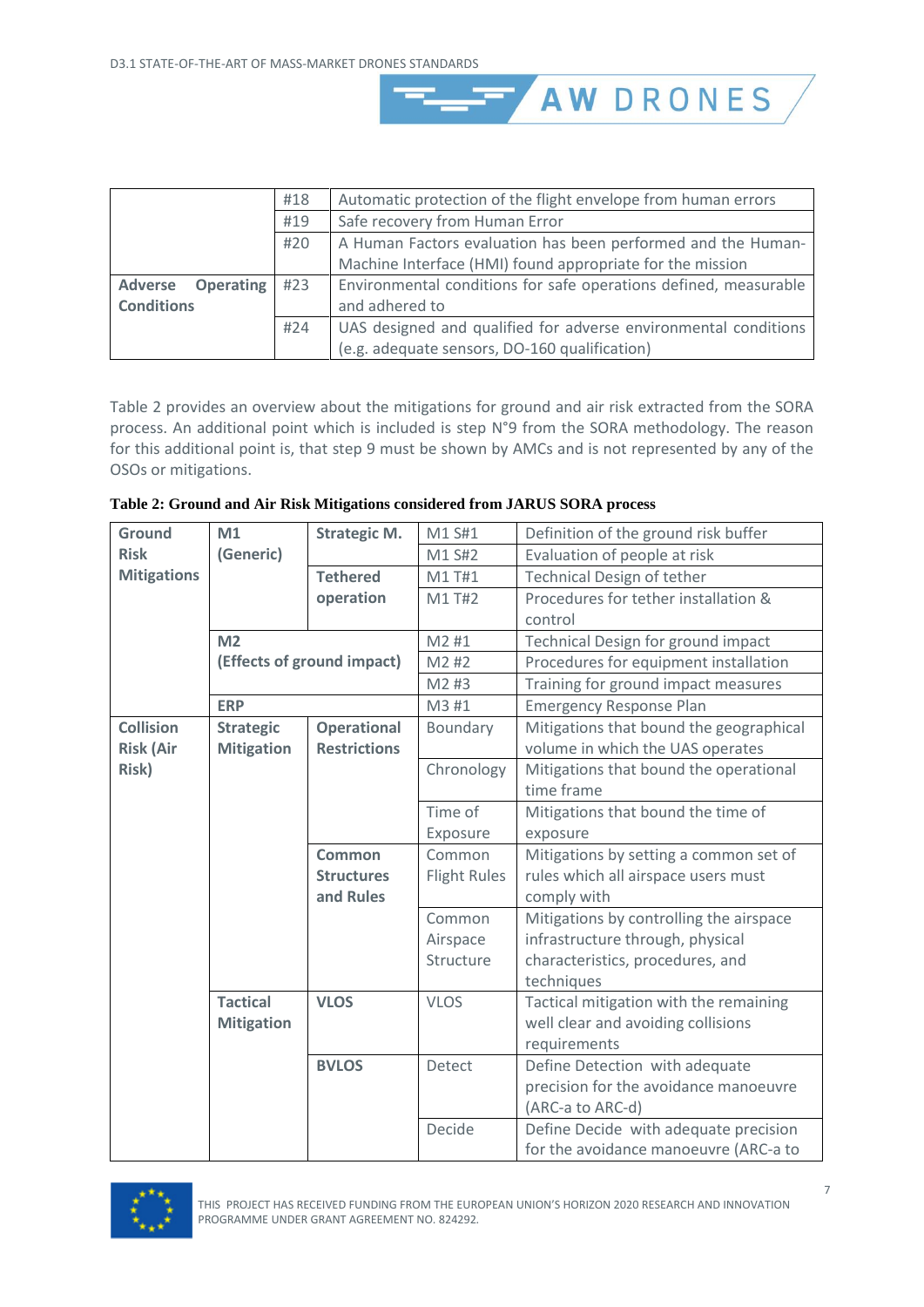

|             |          | ARC-d)                                 |
|-------------|----------|----------------------------------------|
|             | Command  | Define Command with adequate           |
|             |          | precision for the avoidance manoeuvre  |
|             |          | (ARC-a to ARC-d)                       |
|             | Execute  | Define Execute with adequate precision |
|             |          | for the avoidance manoeuvre (ARC-a to  |
|             |          | ARC-d)                                 |
|             | Feedback | Define feedback loop with adequate     |
|             | loop     | precision for the avoidance manoeuvre  |
|             |          | (ARC-a to ARC-d)                       |
| <b>SORA</b> | Contain- | Containment requirements for adjacent  |
| Step #9     | ment     | airspace and area considered           |

The mapping to the SORA process is the second step after the collection of the data. It is the basis for further assessment of the standards. The mapping of the standards is distributed among the project partners and merged by DLR. For each standard a partner is in the role of the 'responsible' who does the mapping and includes a short rationale to explain the decisions. This is done on a very high level and based on available data on the documents, like abstracts/summaries, table of contents and, if available, the actual content of the standards. Currently there more 298 standards (approximately 47%) mapped to the requirements. The work will continue after the first iteration of the D3.1 documents.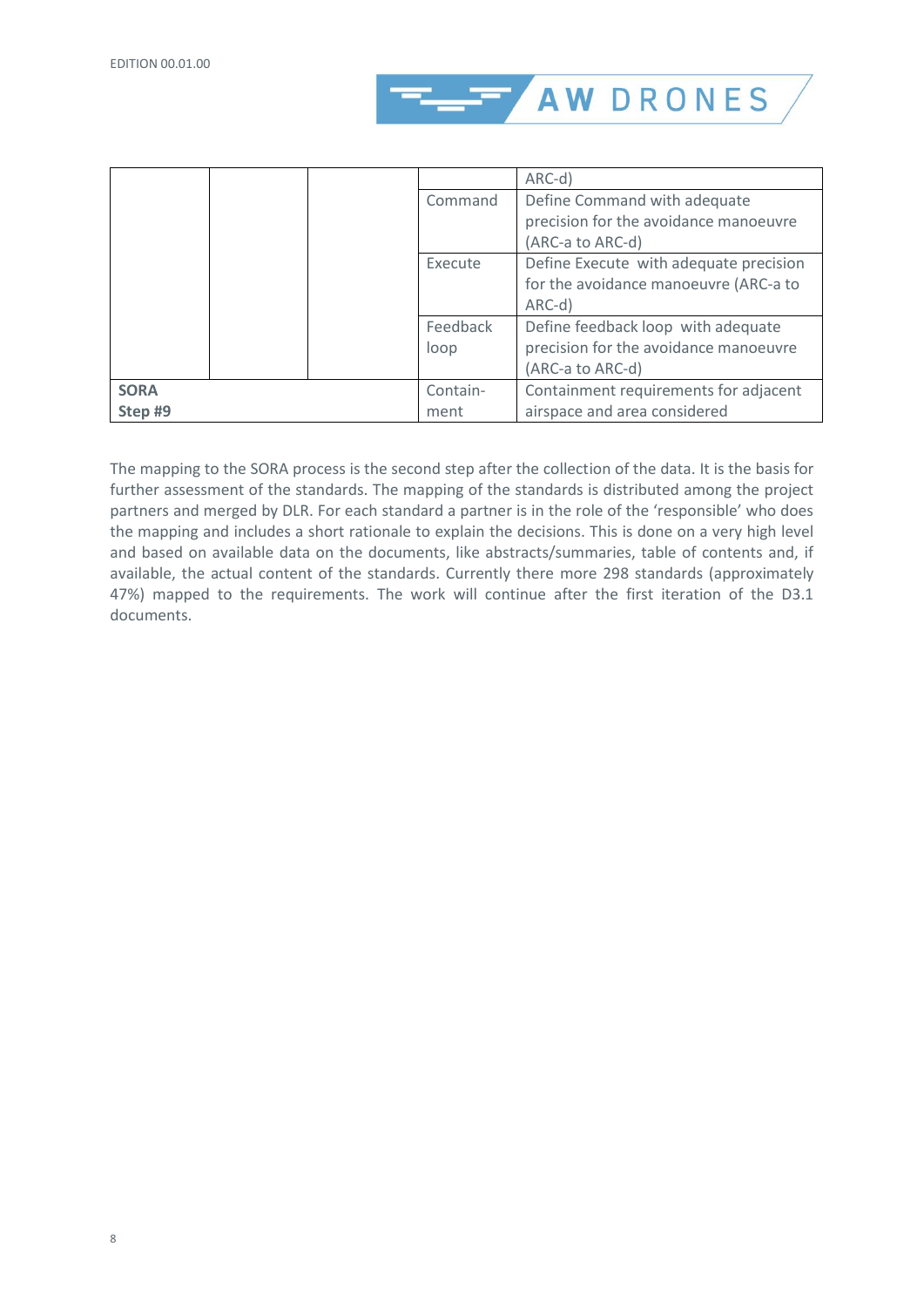# <span id="page-12-0"></span>**4 Validation with EASA experts**

The data collection work was presented to EASA experts during a two day workshop [\[5\].](#page-14-10) The overall approach was shown during the plenary of the workshop and the data collection document was reviewed during the group activities.

**AW DRONES** 

The group activities were structured by domains/topics. Each group reviewed the standards related to its topic and the mapping done until this point. The feedback from the groups was collected and merged to the main document. The overall approach was approved; some documents were added that were still missing and some removed as not important.

Inputs were also made to the domains and subtopics. These inputs were collected and resulted in a new proposed structuring with domains and keywords instead of domains and subtopics. Due to the timeline of the project and the iteration phase with EASA for the new proposal, it was decided that the new domains and keywords will be included in the next iteration of the data collection document (D3.2).

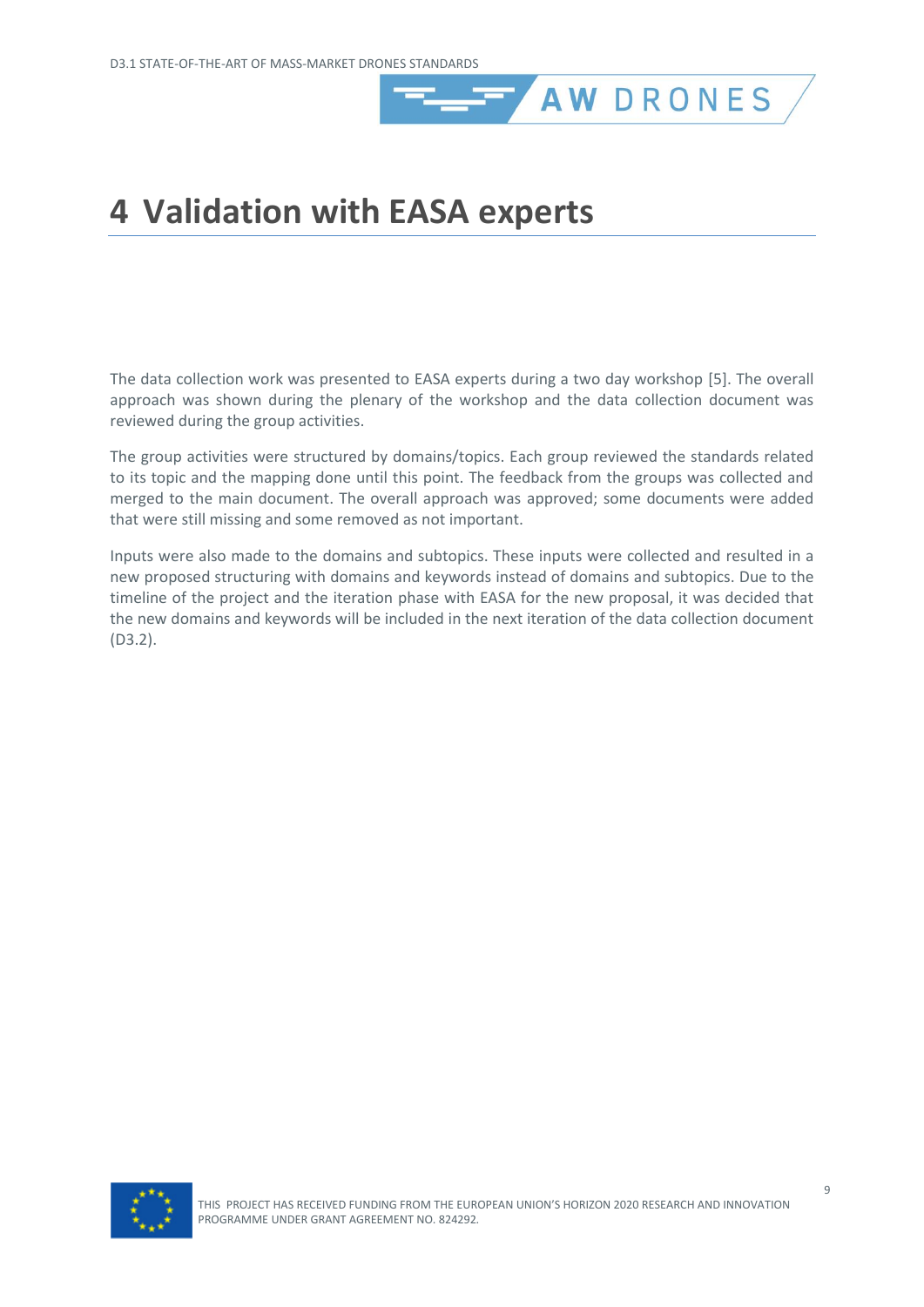

### <span id="page-13-0"></span>**5 Status and Outlook**

The collection of standards and the general data has been the first step of the work done. Currently there are more than 600 standards in the document. These standards were also categorized in the domains and subtopics to allow a first structuring. The ongoing work is the mapping to the presented OSOs/mitigations. This work will be continuing after D3.1. The next step, which will be included in the second iteration in D3.2 will be a first assessment step. The methodology for the assessment is not part of this WP but will be presented in D2.2. The first assessment step will then be the basis of the detailed assessment performed in WP4.

The current version of the document (July 2019) with all the collected standards is attached in the Annex of this document. The Microsoft Excel version of the file is available online at [this link.](https://seafile.dblue.it/f/2137e0426951495ea903/?dl=1)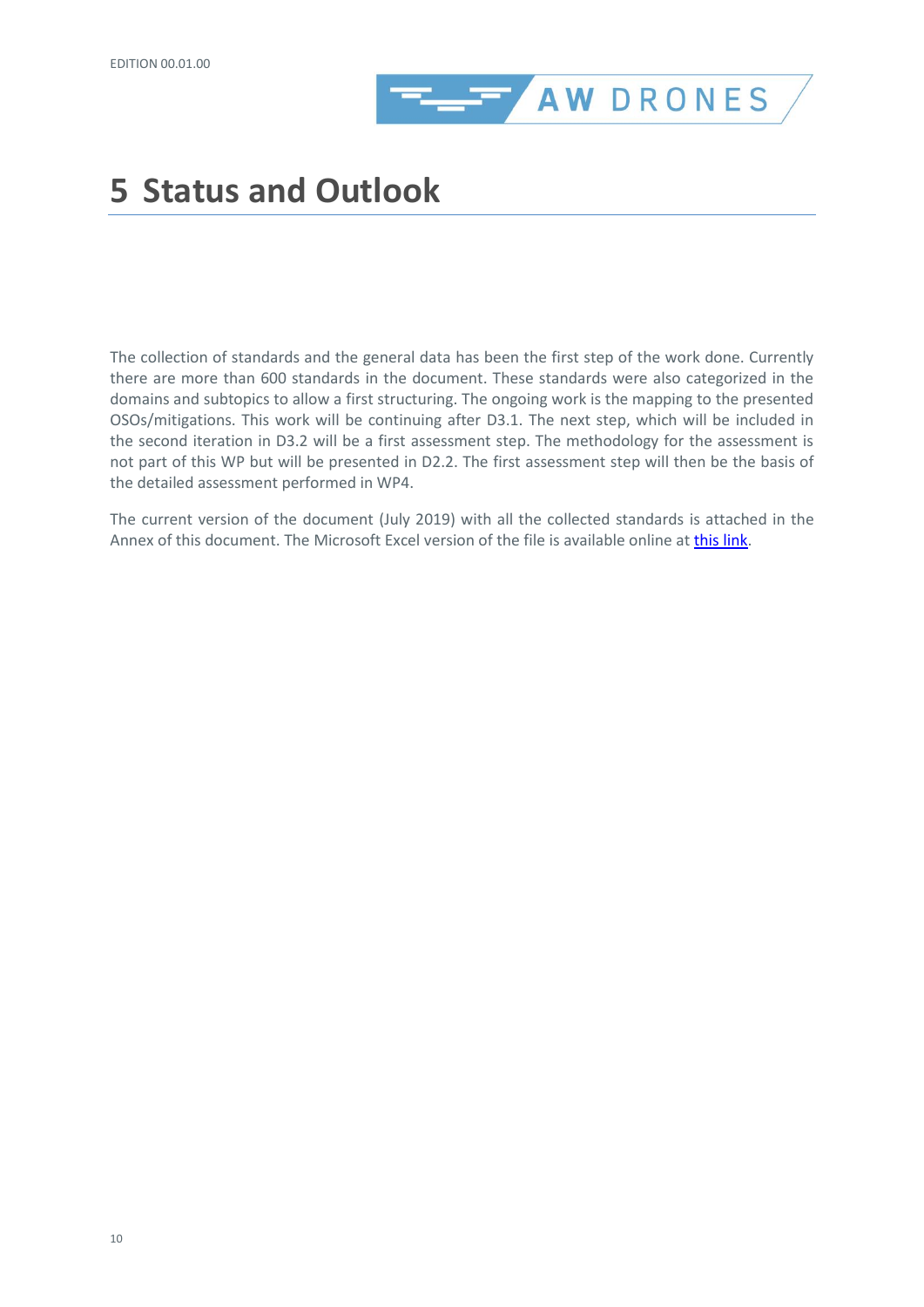### <span id="page-14-0"></span>**6 References**

- <span id="page-14-1"></span>[1] AW-Drones: Kick Off Meeting,  $25<sup>th</sup> - 26<sup>th</sup>$  January 2019, Brussels - Final minutes
- <span id="page-14-2"></span>[2] EU Commission: Implementing Regulation (EU) 2019/947
- <span id="page-14-8"></span>[3] EU Commission: Delegated Regulation (EU) 2019/945
- <span id="page-14-4"></span>[4] AW-Drones: Grant Agreement
- <span id="page-14-10"></span>[5] AW-Drones: 1st Experts Review meeting, 6th-7th June 2019 EASA HQ, Cologne - Final minutes

**AW DRONES** 

- <span id="page-14-3"></span>[6] EUSCG (EUROCAE): European UAS Standardization Rolling Development Plan (Available[: https://www.eurocae.net/media/1514/version-10-rdp\\_17\\_02\\_2018.pdf\)](https://www.eurocae.net/media/1514/version-10-rdp_17_02_2018.pdf)
- <span id="page-14-5"></span>[7] ANSI: Standardization Roadmap – For Unmanned Aircraft Systems, Version 1.0 (Available[: https://www.surveymonkey.com/r/TJTGZS9\)](https://www.surveymonkey.com/r/TJTGZS9)
- <span id="page-14-6"></span>[8] ASTM: Unmanned Aircraft Systems – A comprehensive solution (Available[: https://www.astm.org/COMMIT/ASTM%20UAS%20Roadmap-1.pdf\)](https://www.astm.org/COMMIT/ASTM%20UAS%20Roadmap-1.pdf)
- <span id="page-14-7"></span>[9] AW-Drones: D2.1 Methodology for structuring of collected technical rules, standards and procedures – first release
- <span id="page-14-9"></span>[10] JARUS: Guidelines on Specific Operations Risk Assessment (SORA) – V2.0

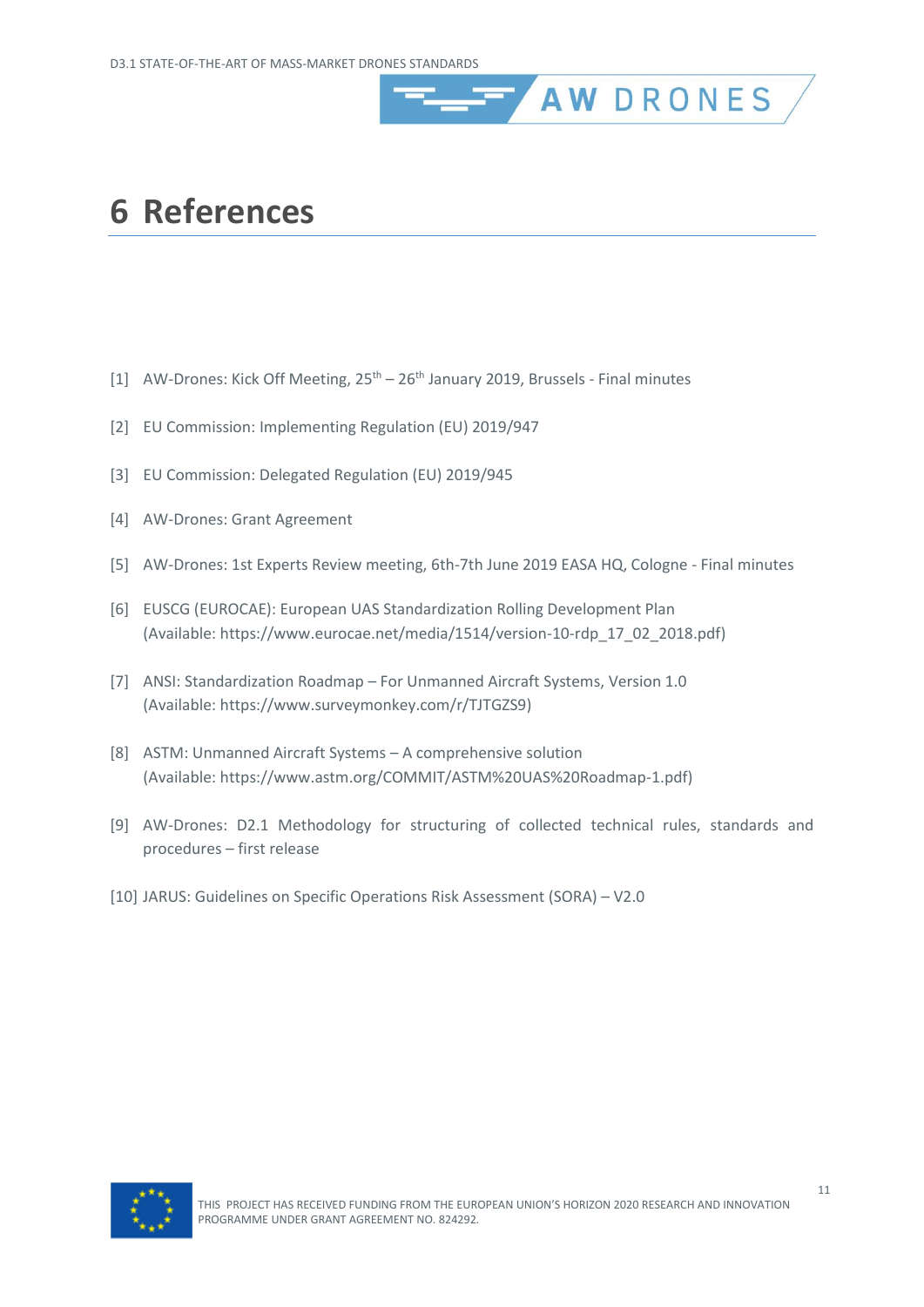

## <span id="page-15-0"></span>**7 Annex**

#### **Table 3: Domains and subtopics used for categorization**

| <b>Domain</b>                             | <b>Subtopic</b>                                        |
|-------------------------------------------|--------------------------------------------------------|
| General                                   | Definitions                                            |
|                                           | <b>Classification of UAS operations</b>                |
|                                           | Manuals                                                |
|                                           | <b>Classification of drones</b>                        |
|                                           | Manufacturer organization (design & production)        |
| Design & Airworthiness (at product level) | Maintenance                                            |
|                                           | Design                                                 |
|                                           | Production                                             |
|                                           | Systems safety assessment                              |
|                                           | <b>Electrical System</b>                               |
|                                           | Propulsion systems                                     |
|                                           | Fuel                                                   |
|                                           | Noise & Environment                                    |
|                                           | Level of Automation/Autonomy                           |
|                                           | Flight Control System                                  |
|                                           | Management of Continuous Airworthiness                 |
|                                           | Electromagnetic Compatibility and Lightning Protection |
|                                           | Software Development & Assurance                       |
|                                           | Emergency capabilities & Health monitoring             |
|                                           | Structures                                             |
|                                           | <b>Flight Handling</b>                                 |
|                                           | Performance                                            |
|                                           | <b>Ground Control Station</b>                          |
| Avionics & Equipment                      | General                                                |
|                                           | Communication                                          |
|                                           | Detect and Avoid                                       |
|                                           | Navigation                                             |
|                                           | Lights                                                 |
|                                           | Cyber-security                                         |
|                                           | Instruments                                            |
|                                           | Traffic surveillance (tracking)                        |
|                                           | Command and Control (C2) Link                          |